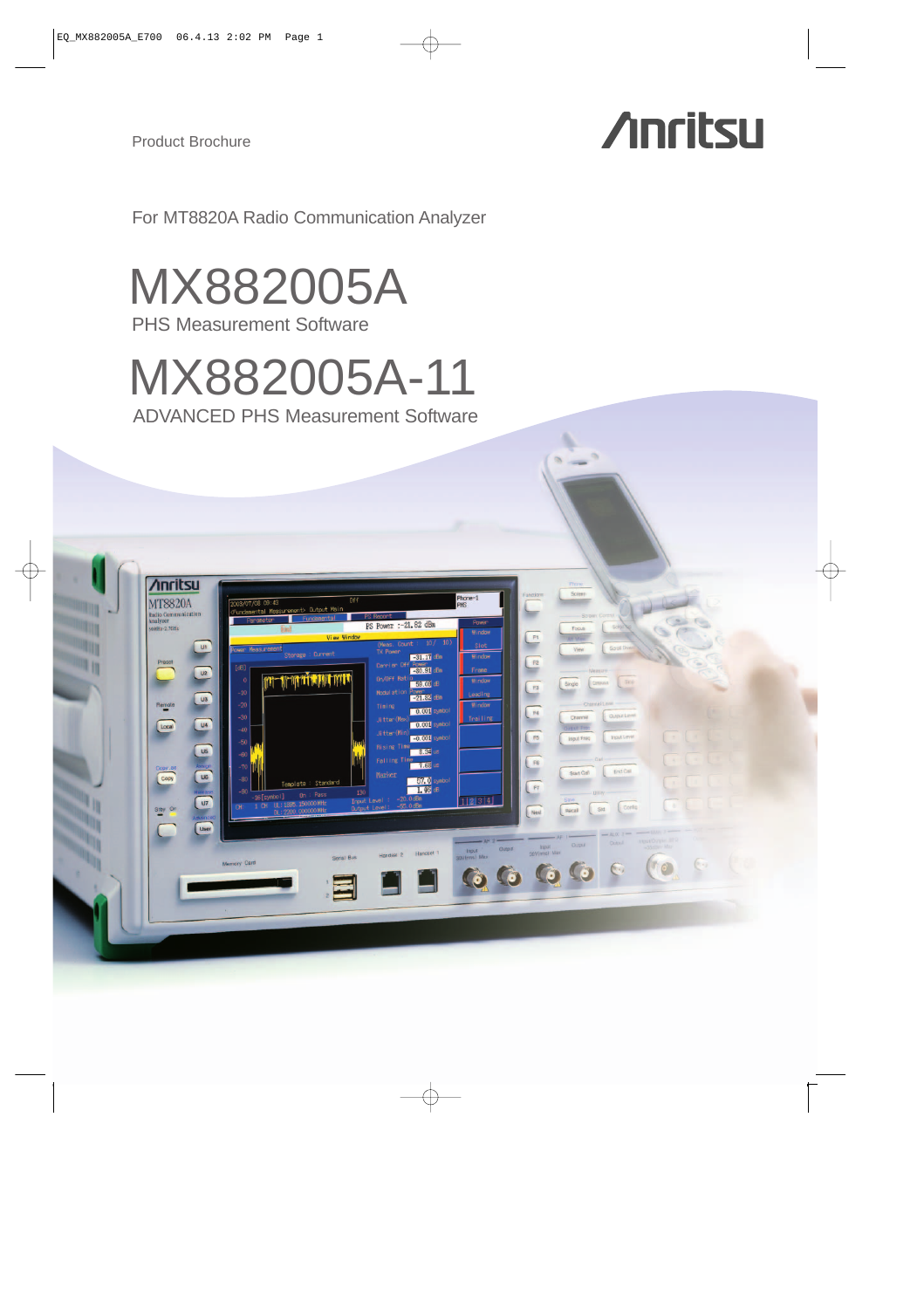# **MX882005A PHS Measurement Software**

## *Solution for PHS terminals and base stations production lines*

The MX882005A PHS Measurement Software supports transmission and reception measurements of mobile terminals conforming to the PHS system which is spreading through the world centering on Asia including Japan. By installing the MX882005A PHS Measurement Software in the MT8820A mainframe, one unit can evaluate major transmission and reception characteristics of PHS terminals and base stations. Advanced DSP and parallel measuring technologies greatly reduce manufacturing and test time for PHS terminals and base stations.

In addition, multiple measurement items can be selected freely for batch processing while the number of repetitive measurements can be set for each individual measurement.

In PHS measurement, selected items for measurement can be batch-measured with just one touch, thus a Pass/Fail evaluation on major test items such as transmission frequency, modulation accuracy, transmission power, adjacent channel power and BER can be conducted simply and quickly.

It can be built into automated production lines and can create an automated test system in maintenance site as the GPIB interface is equipped as standard.

2

#### **• PHS measurement item**

| <b>Transmitter</b><br>measurement | Output power           |
|-----------------------------------|------------------------|
|                                   | Modulation accuracy    |
|                                   | Occupied bandwidth     |
|                                   | Adjacent channel power |
|                                   | Transmission rate      |
| Receiver measurement              | Bit error ratio        |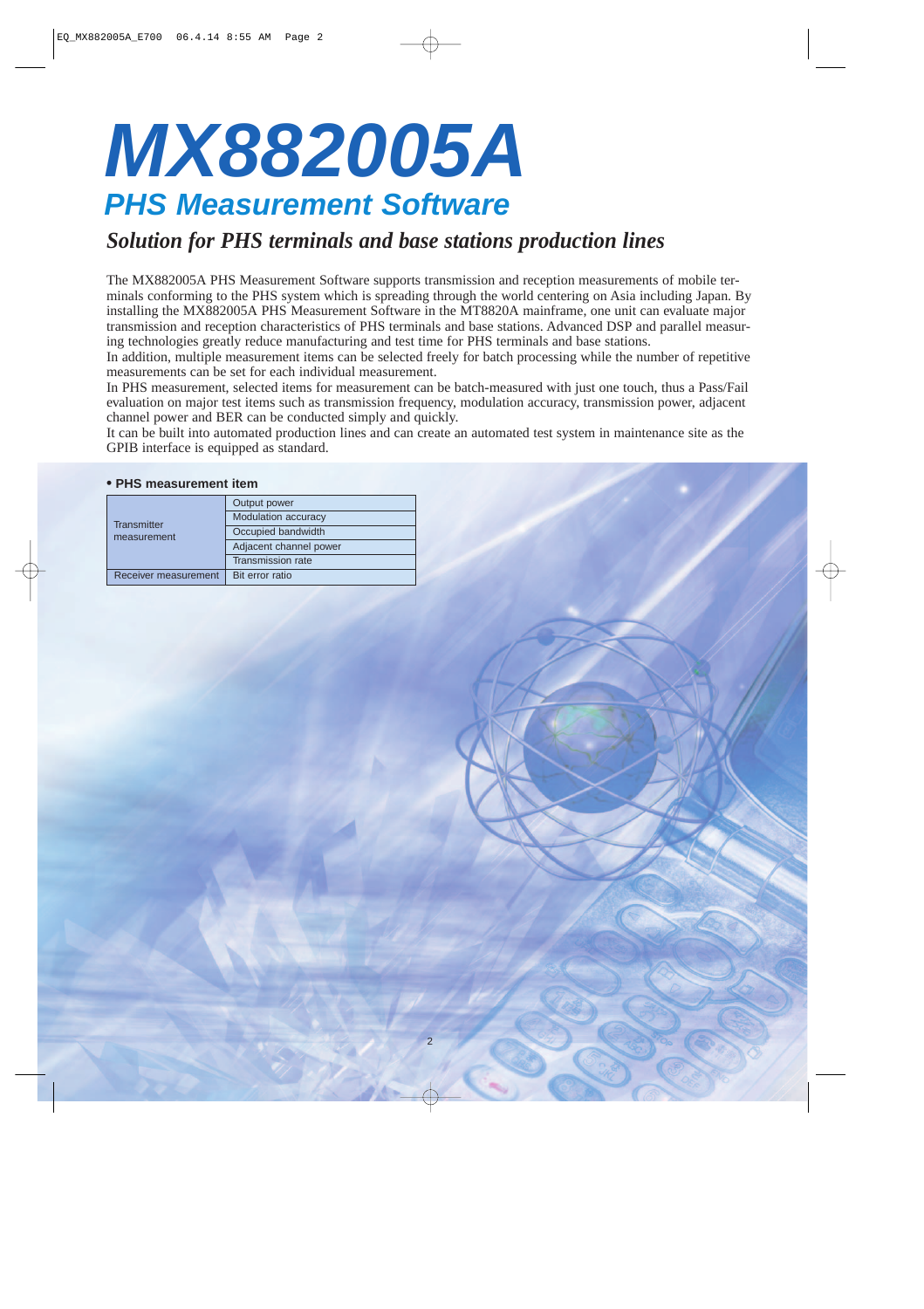### **Transmission Power**

RF power and carrier-off leakage power of PHS terminals and base stations are measured. Maximum, average and minimum values of measured results are displayed by setting the number of repetitive measurements to 2 or above, so the variations in PHS terminal characteristics can be assessed. This repetitive measurement function is also equipped for other measurements.



**Normal measurement**

## **Wide Dynamic Range Mode**

For carrier-off leakage power, the absolute value and On/Off ratio are measured. When the carrier-off level is low, measurement can be performed in the wide dynamic range mode.



**Wide dynamic range mode**

### **Modulation Accuracy**

Frequency, frequency errors (in kHz and ppm), modulation accuracy, phase error, amplitude error and origin offset of PHS terminals and base stations are measured simultaneously. The waveform display function is also equipped.



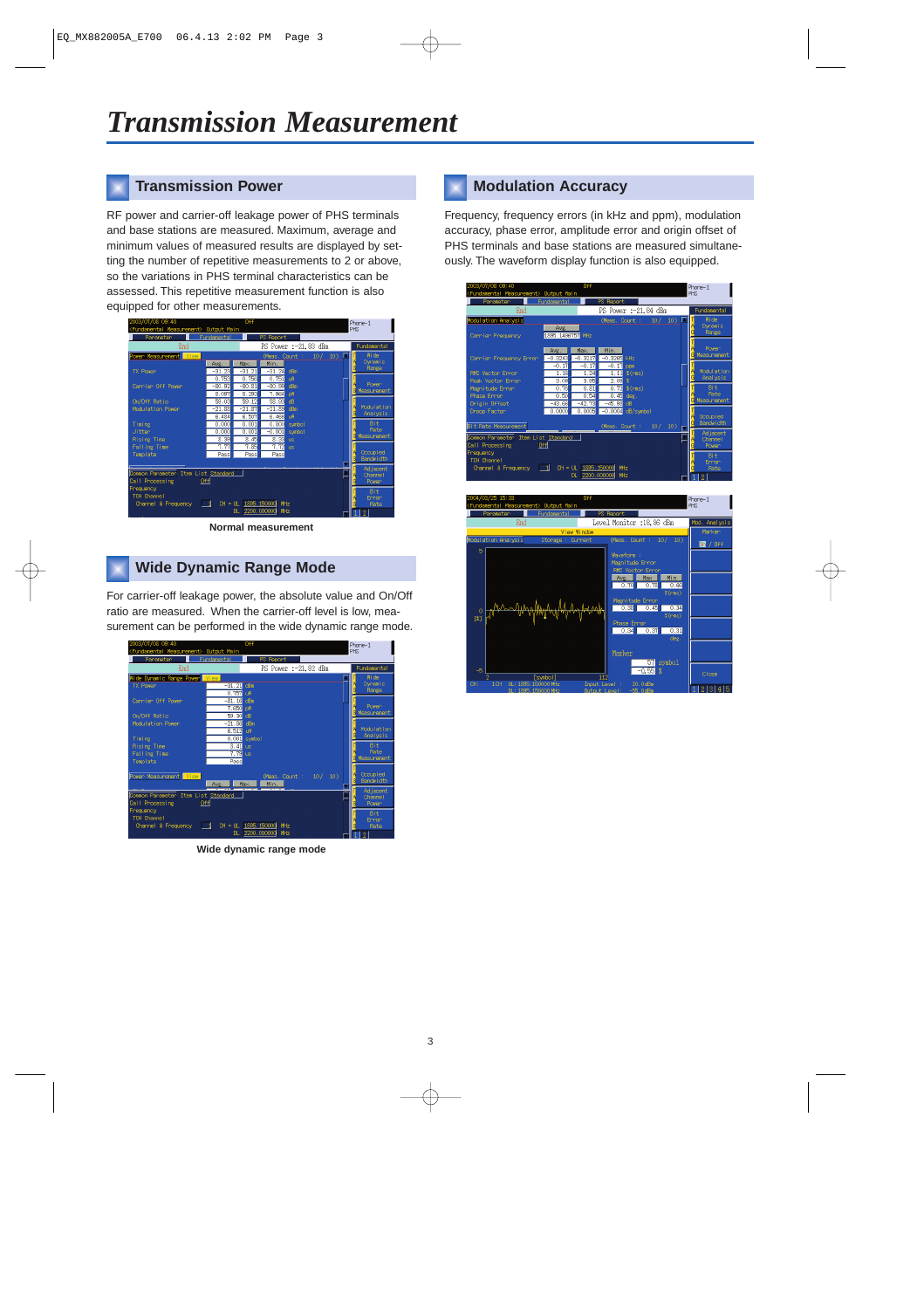## **Burst Waveform Display**

Graphical display of the burst waveform is also available. Magnified display of the entire time slot and the whole frame as well as the rising/falling edges enables users to confirm at a glance whether or not the burst waveform meets the PHS standard template.



**Entire time slot**



**Whole frame**



**Rising edge**



**Falling edge**

#### **Transmission Rate**

Transmission rate and transmission speed error of PHS terminals and base stations can be measured.

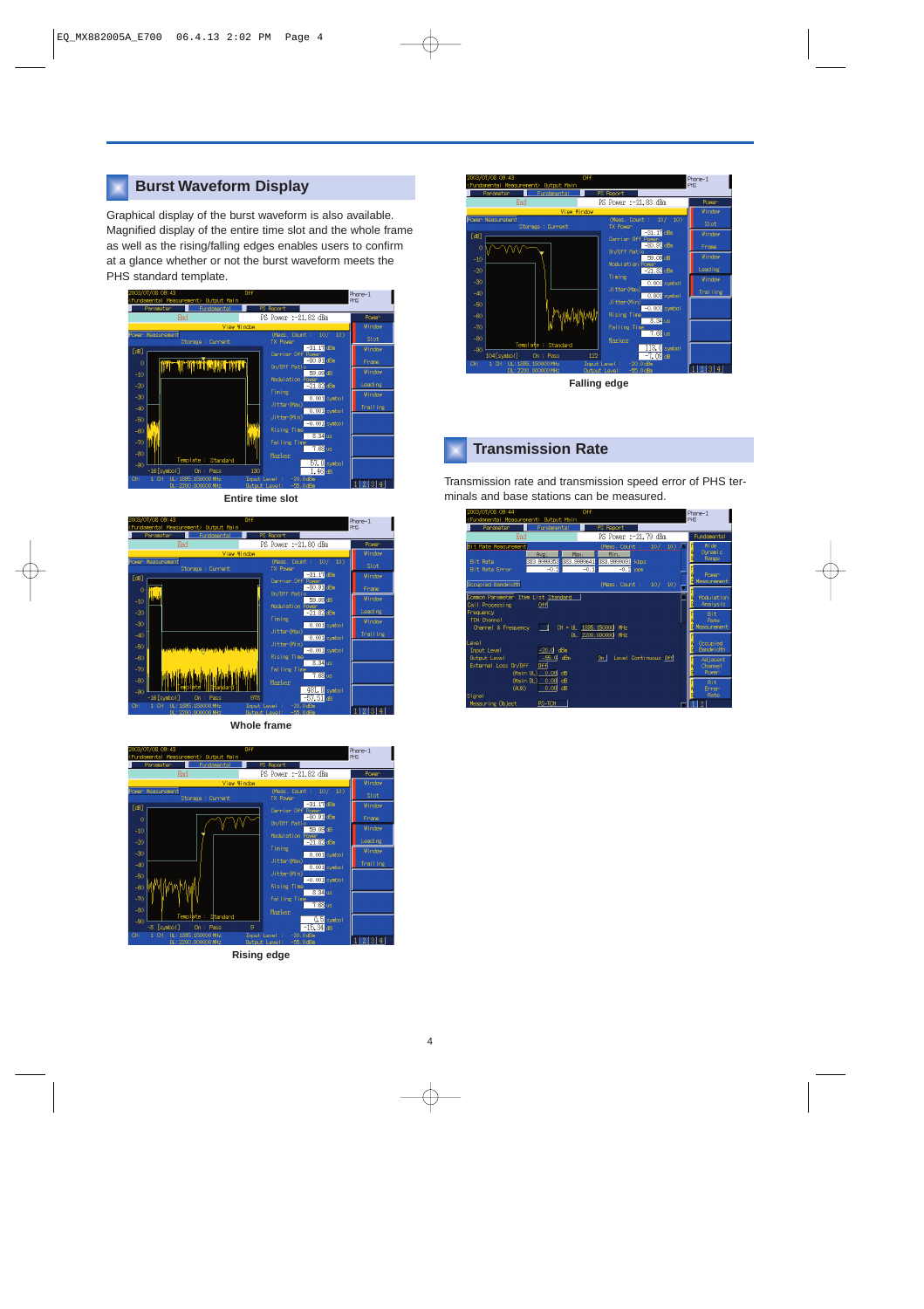### **Occupied Bandwidth**

Occupied bandwidth of PHS terminals and base stations is measured.

The bandwidth ratio for total power can be changed within the range of 80.0 to 99.9%. Measurements can be performed in the high-speed mode. Waveform can be displayed in the normal mode.

| 2003/07/08 09:44                                                                        | Off                                       | Phone-1                      |
|-----------------------------------------------------------------------------------------|-------------------------------------------|------------------------------|
| <fundamental measurement=""> Output Main</fundamental>                                  |                                           | <b>PHS</b>                   |
| Parameter<br>Fundamental                                                                | PS Report                                 |                              |
| End                                                                                     | PS Power :-21.80 dBm                      | Fundamental                  |
| Occupied Bandwidth<br>Occupied Bandwidth                                                | (Meas, Count :<br>10)<br>10/<br>239.4 kHz | Wide<br>Dynanic<br>Range     |
| <b>Upper Frequency</b><br>Lowen Frequency<br>1895.149804 MHz<br>Center (Upper+Lower) /2 | $119.5$ kHz<br>$-119.9$ kHz               | Power<br>Measurement         |
| Connon Parameter Item List Standard<br>Call Processing<br>Off                           |                                           | Modulation<br>Analysis       |
| Frequency<br><b>TCH Channel</b><br>$\blacksquare$ 1<br>Channel & Frequency              | $CH = UL$ 1895.150000<br>MH <sub>z</sub>  | Bit.<br>Rate<br>Measurement  |
| DL 2200.000000<br>Level<br>$-20.0$ dBm<br>Input Level                                   | Occupi ed<br>Bandwi dth                   |                              |
| Output Level<br>$-55.0$ dBm<br>Off<br>External Loss On/Off<br>(Main UL) 0.00<br>ďB      | On Level Continuous Off                   | Adjacent<br>Channel<br>Power |
| (Main DL) 0.00<br>dB<br>0.00<br>ďB<br>(AUX)<br>Signal                                   |                                           | $Ri$ +<br>Ennon<br>Rate      |
| PS-TCH<br>Measuring Object                                                              |                                           | $\hat{2}$                    |

| 2004/03/25 15:33   |                                                        | Off                          | Phone-1      |
|--------------------|--------------------------------------------------------|------------------------------|--------------|
|                    | <fundamental measurement=""> Output Main</fundamental> |                              | <b>PHS</b>   |
| Parameter          | Fundamental                                            | PS Report                    |              |
|                    | End                                                    | Level Monitor :18.87 dBm     | OBW          |
|                    | View Window                                            |                              |              |
| Decupied Bandwidth |                                                        | (Meas. Count: 10/ 10)        | OBW<br>Ratio |
| [dB]               |                                                        | 0BW (99.0%)                  |              |
| $-10$              |                                                        | 241.4 [kHz]                  |              |
| $-20$              | <b>Wednesday</b>                                       | <b>Uppen Frequency</b>       |              |
|                    |                                                        | $120.7$ [kHz]                |              |
| $-30$              |                                                        |                              |              |
| $-40$              |                                                        | Lowen Frequency              |              |
| $-50$              |                                                        | $-120.7$ [kHz]               |              |
|                    |                                                        | Center (Upper+Lower)/2       |              |
| $-60$              |                                                        | 1895.150000 [MHz]            |              |
| $-70$              |                                                        |                              |              |
|                    |                                                        |                              |              |
| $-80$              |                                                        |                              |              |
| $-90$              |                                                        |                              |              |
|                    |                                                        |                              |              |
| $-100$             | Span: 781.3kHz                                         |                              | Close        |
| 1CH<br>CH:         | UL: 1895, 150000 MHz                                   | Input Level : 20.0dBm        |              |
|                    | DI: 1895, 150000 MHz                                   | Dutnut Level:<br>$-55.0$ dBn | 1121         |

### **Adjacent Channel Power**

Adjacent channel power of PHS terminals and base stations is measured. Power spectrum is measured at 4 frequency points, –900 kHz, –600 kHz, +600 kHz and +900 kHz, offset from the carrier frequency. Advanced DSP technology and parallel processing of power spectrum with other measurements enable high-speed measurement. In addition, the waveforms can be displayed.



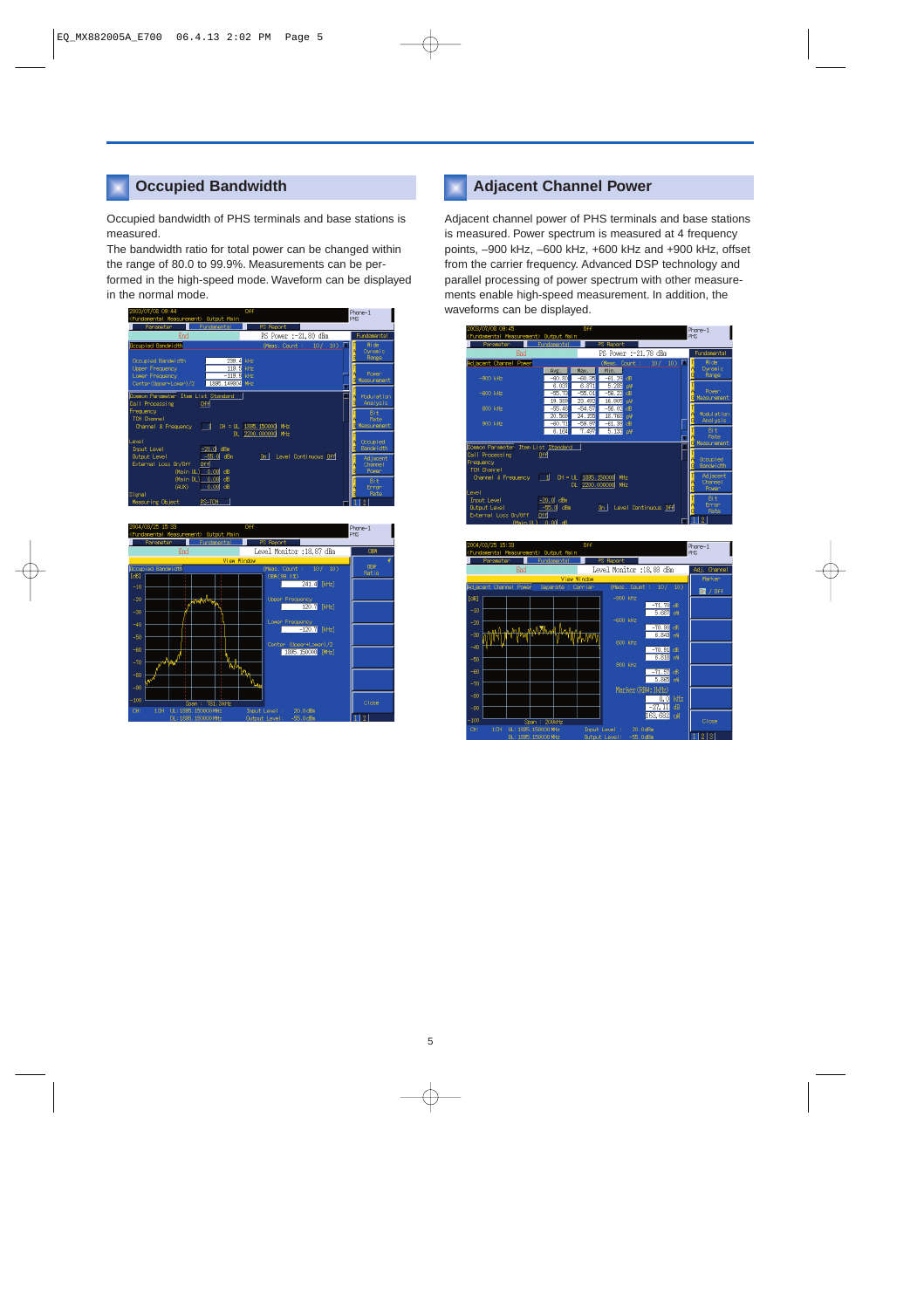## **Error Rate Test**

Bit error rate can be measured on receipt of demodulation data and clocks output from a PHS terminal/base station by controlling the PHS terminal with external PC etc.

This measurement can be performed in parallel with transmitter measurement.



**Bit error rate measurement**

# *Reception Measurement Call Processing Function*

### **Connection Test**

The call processing function enables to perform various connection tests including location registration, terminal call origination, network call origination, call communication, disconnection from network, disconnection from mobile terminal and handover. During a call, the user's speech can be echoed back from the mobile terminal to provide a simple voice communication test.



#### **Mobile Terminal Report Monitor**

Mobile terminal information reported by a PHS terminal is displayed on the screen. As well as the dial network number, this information includes the identification code (PS-ID) and phone number of the PHS terminal.

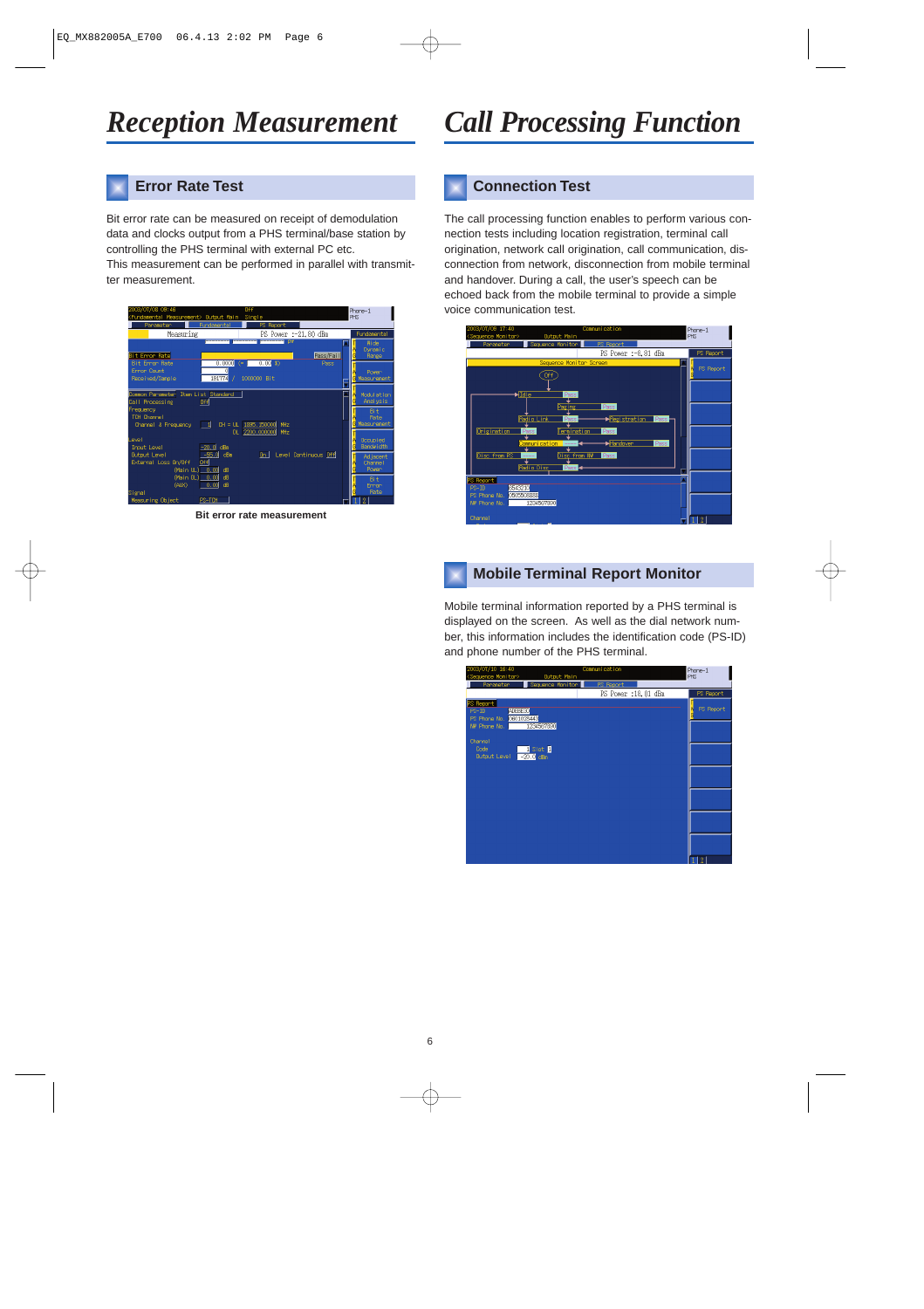Functions of a PHS terminal can be operated and verified by using the call processing function. The MT8820A simulates the PHS base station and displays the sequence screen. On this screen, Pass/Fail judgment results of connection test for location registration, call origination, call termination, communication, handover (for THC switch type), disconnection from network, disconnection from mobile terminal, etc., can be checked at a glance.



#### **Transmission Test in Communication State**

A transmission test can be performed in communication state. As well as being able to conduct evaluations in actual communication with the base station, transmission measurement can be performed regardless of restrictions on test controls, which vary depending on carriers and manufacturers. This function contributes greatly to production and maintenance.



#### **Sequence Monitor Measurement Result Evaluation Function**

The upper and lower limits of the normal value can be specified for each item and Pass/Fail of measurement results can be displayed.

This function is useful for identifying fault parts at maintenance sites.



# *High-speed, User-friendly GPIB Controls*

#### **Eliminating Dependence on Measurement Screen**

Readout and changes of settings can be performed freely without having to change screens, even when no items that exist on screen are currently being displayed. This controls loss time effects, crucial for screen plotting.



All results for batch measurements can be read out with one "ALLMEAS?" command. In addition, the desired measurement results can be selected for readout by specifying measurement targets such as "ALLMEAS? MOD" (Modulation Analysis). Decreases in the number of GPIB commands lower the load for the MT8820A and controller PC while enhancing measurement throughput. Since the step size of a control program is reduced, it's effective in creating a control program with high maintainability that's easy to view.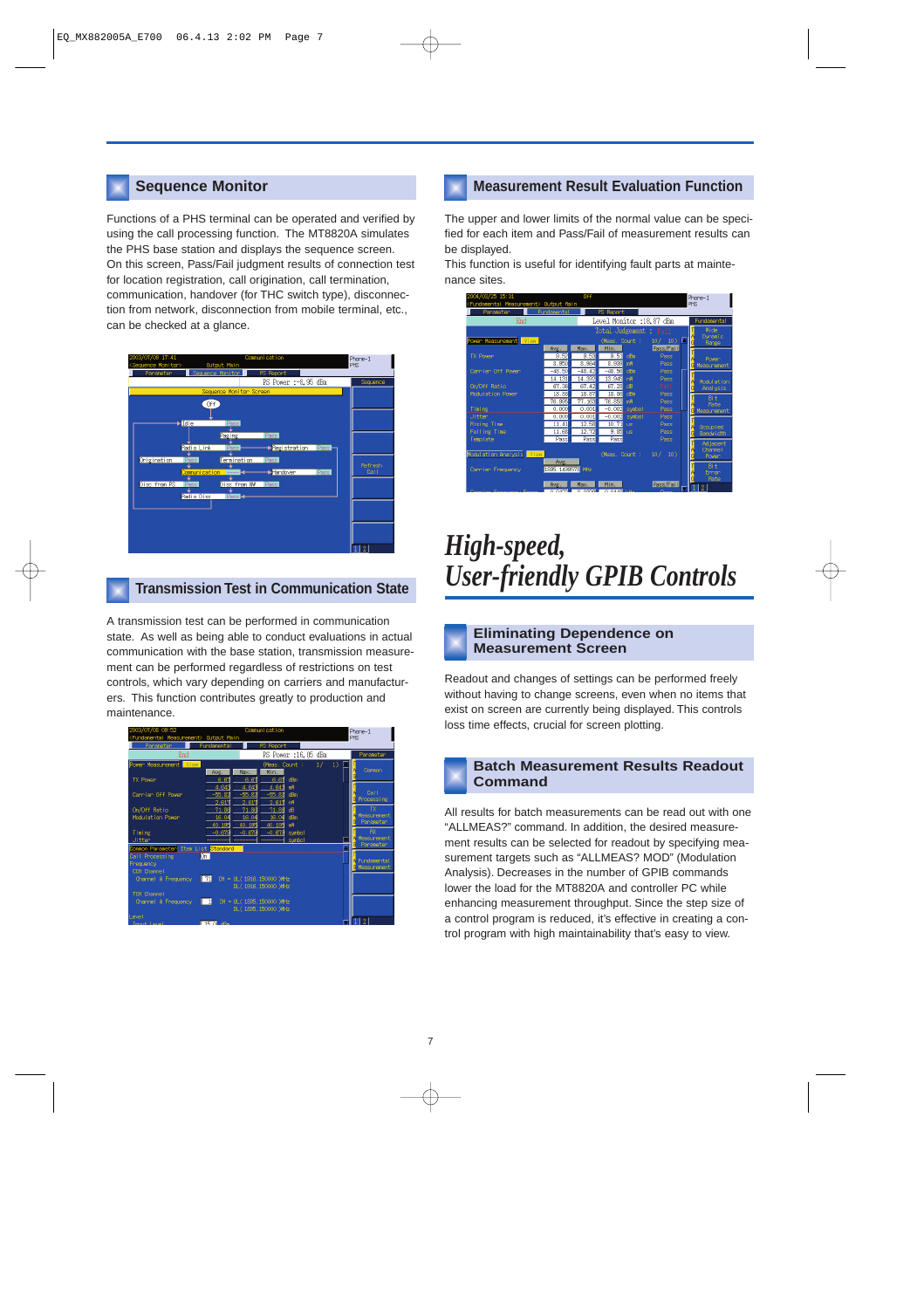# *Specifications*

#### **MT8820A-02 TDMA measurement hardware, MX882005A PHS measurement software**

| Frequency/modulation<br>measurement | Frequency: 300 to 2200 MHz<br>Input level (Average power within burst, Main Input/Output):<br>-30 to +40 dBm (Measurement object: PS-TCH, PS-SYNC, CS-TCH, CS-SYNC)<br>-30 to +35 dBm (Measurement object: Continuous wave)<br>Carrier frequency accuracy: ± (setting frequency x accuracy of the reference oscillator + 10 Hz)<br>Modulation accuracy: $\pm$ (2% of indicated value + 0.7%)<br>Origin offset accuracy: ±0.5 dB to signal level of -30 dBc<br>Transmission rate: $\pm 1$ ppm (Measurement range 384 kbps $\pm 100$ ppm)               |
|-------------------------------------|-------------------------------------------------------------------------------------------------------------------------------------------------------------------------------------------------------------------------------------------------------------------------------------------------------------------------------------------------------------------------------------------------------------------------------------------------------------------------------------------------------------------------------------------------------|
| Amplitude measurement               | Frequency: 300 to 2200 MHz<br>Input level (Average power within burst, Main Input/Output):<br>-30 to +40 dBm (Measurement object: PS-TCH, PS-SYNC, CS-TCH, CS-SYNC)<br>-30 to +35 dBm (Measurement object: Continuous wave)<br>Measurement accuracy (After calibration):<br>$\pm 0.5$ dB (-20 to +40 dBm), $\pm 0.7$ dB (-30 to -20 dBm)<br>Linearity: $\pm 0.2$ dB (0 to $-40$ dB, $\ge -30$ dBm)<br>Carrier-off power measurement range:<br>$\geq$ 55 dB, $\geq$ (Magnitude measurement value [dBm] + 70) dB (Wide dynamic range power measurement) |
| Occupied bandwidth                  | Frequency: 300 to 2200 MHz<br>Input level (Average power within burst, Main Input/Output):<br>-10 to +40 dBm (Measurement object: PS-TCH, PS-SYNC, CS-TCH, CS-SYNC)<br>-10 to +35 dBm (Measurement object: Continuous wave)                                                                                                                                                                                                                                                                                                                           |
| Adjacent channel power              | Frequency: 300 to 2200 MHz<br>Input level (Average power within burst, Main Input/Output):<br>-10 to +40 dBm (Measurement object: PS-TCH, PS-SYNC, CS-TCH, CS- SYNC)<br>-10 to +35 dBm (Measurement object: Continuous wave)<br>Measurement range: $\leq -60$ dB (600 kHz offset), $\leq -65$ dB (900 kHz offset)                                                                                                                                                                                                                                     |
| RF signal generator                 | Output frequency: 300 to 2200 MHz, 1 Hz step<br>Modulation accuracy: $\leq$ 3% rms<br>Modulation data: PN9, PN15                                                                                                                                                                                                                                                                                                                                                                                                                                      |
| Error rate measurement              | Function: Bit error rate measurement<br>Measurement object: Serial data inputted from the Call Proc. I/O terminal of a rear panel                                                                                                                                                                                                                                                                                                                                                                                                                     |
| Call processing                     | Call control: Location registration, call origination, call termination, call communication, disconnection from net-<br>work, disconnection from mobile terminal, handover                                                                                                                                                                                                                                                                                                                                                                            |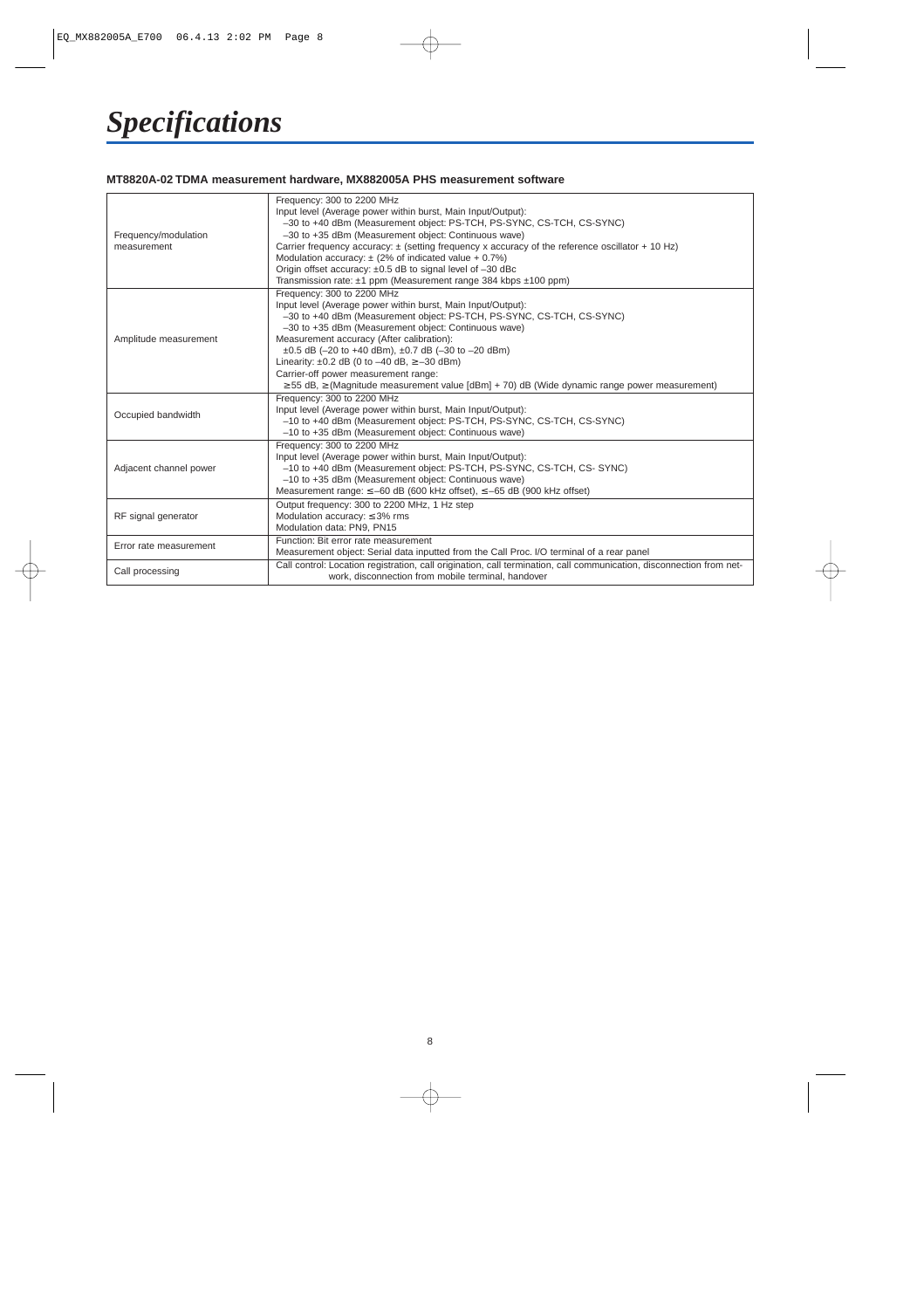# **MX882005A-11 ADVANCED PHS Measurement Software**

## *Utilizing advanced high-speed measuring methods and offering batch measurements to support Advanced PHS terminals and base station production lines.*

MX882005A-11 ADVANCED PHS Measurement Software<sup>∗1</sup> is a software option for PHS Measurement Software to enable Advanced PHS measurements corresponding to the PHS standard measurement specification (ARIB RCR-STD-28 edition 5.0). The Software can evaluate transmission and reception characteristics of Advanced PHS terminals and base stations.

Transmission and reception measurement is accomplished by installing the MX882005A-11 ADVANCED PHS Measurement Software in the MT8820A mainframe and selecting the desired modulation method from among π/4DQPSK, 8PSK, and 16QAM.

∗1: Requires MT8820A-02 and MX882005A

#### **• ADVANCED PHS measurement item**

| <b>Transmitter</b>   | Output power             |
|----------------------|--------------------------|
|                      | Modulation accuracy      |
| measurement          | Occupied bandwidth       |
|                      | Adjacent channel power   |
|                      | <b>Transmission rate</b> |
| Receiver measurement | Bit error ratio          |





**Modulation type select pop-up window burst proportional select pop-up and Burst waveform (Entire time slot: 8PSK)**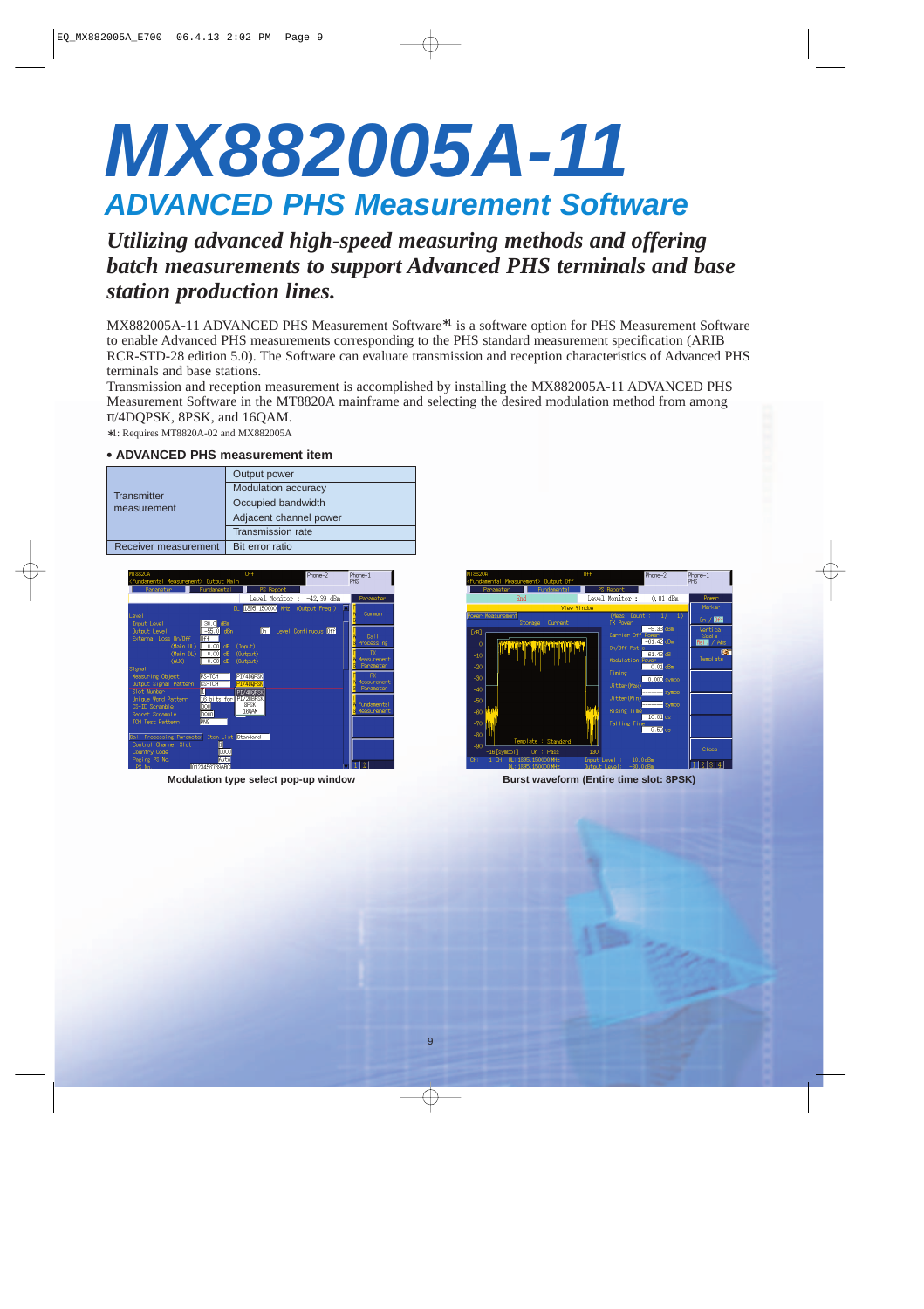### **Modulation Accuracy**

Frequency, frequency errors (in kHz and ppm), modulation accuracy, phase error, amplitude error, and origin offset of Advanced PHS terminals and base stations are measured simultaneously.

A waveform display function is also provided.



| MT8820A<br><fundamental measurement=""> Output Main</fundamental>                                                                 | Off                                               | Phone-2                                 | Phone-1<br>PH <sub>S</sub>           |
|-----------------------------------------------------------------------------------------------------------------------------------|---------------------------------------------------|-----------------------------------------|--------------------------------------|
| Fundamental<br>Parameter                                                                                                          | PS Report                                         |                                         |                                      |
| End                                                                                                                               | Level Monitor:                                    | 10.04 dBm                               | Mod. Analysis                        |
| View Window                                                                                                                       | Vertical                                          |                                         |                                      |
| Modulation Analysis<br>Storage :<br>Current                                                                                       | Scale<br>5%                                       |                                         |                                      |
| 5                                                                                                                                 | Waveform :<br>Magnitude Error<br>RMS Vector Error |                                         | Vertical<br>Scale<br>10 <sup>2</sup> |
|                                                                                                                                   | Avg.<br>1.06                                      | Min<br>Max<br>1.06<br>1.06<br>$%$ (rms) | Vertical<br>Scale<br>20%             |
| $M/M_{h}$ , APO, AC, $N_{h}$ , $\lambda_{h}$ , $\lambda_{h}$ , $\lambda_{h}$ , $\lambda_{h}$ , $\lambda_{h}$<br>$\theta$<br>$[3]$ | Magnitude Ennon<br>0.71                           | 0.71<br>0.71<br>$%$ (rms)               | Vertical<br>Scale<br>50%             |
|                                                                                                                                   | Phase Error<br>0.45                               | 0.45<br>0.45<br>deg.                    | Vertical<br>Scale<br>100%            |
|                                                                                                                                   |                                                   |                                         |                                      |
| $-5$                                                                                                                              |                                                   |                                         |                                      |
| [symbol]<br>$\mathcal{D}$                                                                                                         | 112                                               |                                         |                                      |
| 1CH<br>CH:<br>UL: 1895, 150000 MHz<br>DL : 1295 150000 MHz                                                                        | Input Level :<br>District Louis L. L.10, OdRo     | 9.7 <sub>dBn</sub>                      | $112$   $3$   $4$   $5$              |

Output power, Wide dynamic range mode, Burst waveform display, Transmission rate, Occupied bandwidth and Adjacent channel power can be performed similarly to the MX882005A.

#### **Error Rate Test**

Bit error rate can be measured on receipt of demodulation data and clocks output from a Advanced PHS terminal/base station by controlling the PHS terminal with external PC etc. This measurement can be performed in parallel with transmission measurement.



**Bit error rate measurement (8PSK)**

# *Call Processing Function*

#### **Connection Test**

The call processing function enables various connection tests including location registration, terminal call origination, network call origination, call communication, disconnection from network, disconnection from mobile terminal and handover. The call processing added  $\pi$ /2DBPSK voice connection is based on the existing PHS standard (ARIB RCR-STD-28,  $\pi$ /4DQPSK modulation). During a call, the user's speech can be echoed back from the mobile terminal to provide a simple voice communication test.

Mobile terminal report monitor, Sequence monitor, Transmission test in communication state, Measurement result evaluation function can be performed similarly to the MX882005A.

# *Specifications*

#### **MT8820A-02 TDMA Measurement Hardware, MX882005A-11 ADVANCED PHS Measurement Software**

|                  | Specification is identical with MX882005A. Measuring object is the following.                                                                                                                                               |
|------------------|-----------------------------------------------------------------------------------------------------------------------------------------------------------------------------------------------------------------------------|
| Measuring Object | Measuring object:<br>PS-TCH $(\pi/4DQPSK, \pi/2DBPSK, 8PSK, 16QAM)$<br>PS-SYNC $(\pi/4DQPSK, \pi/2DBPSK)$<br>PS-SCCH $(\pi/2DBPSK)$<br>CS-TCH $(\pi/4DQPSK, \pi/2DBPSK, 8PSK, 16QAM)$<br>CS-SYNC $(\pi/4DQPSK, \pi/2DBPSK)$ |
|                  | *For modulation measurement<br>It guarantees only when there is no bias in the symbol point when the modulation type of the measuring object is 16QAM.                                                                      |
| Call processing  | Call control with $\pi$ /4DQPSK or $\pi$ /2DBPSK:<br>Location registration, call origination, call termination, call communication, disconnection from network, disconnection from<br>mobile terminal, handover             |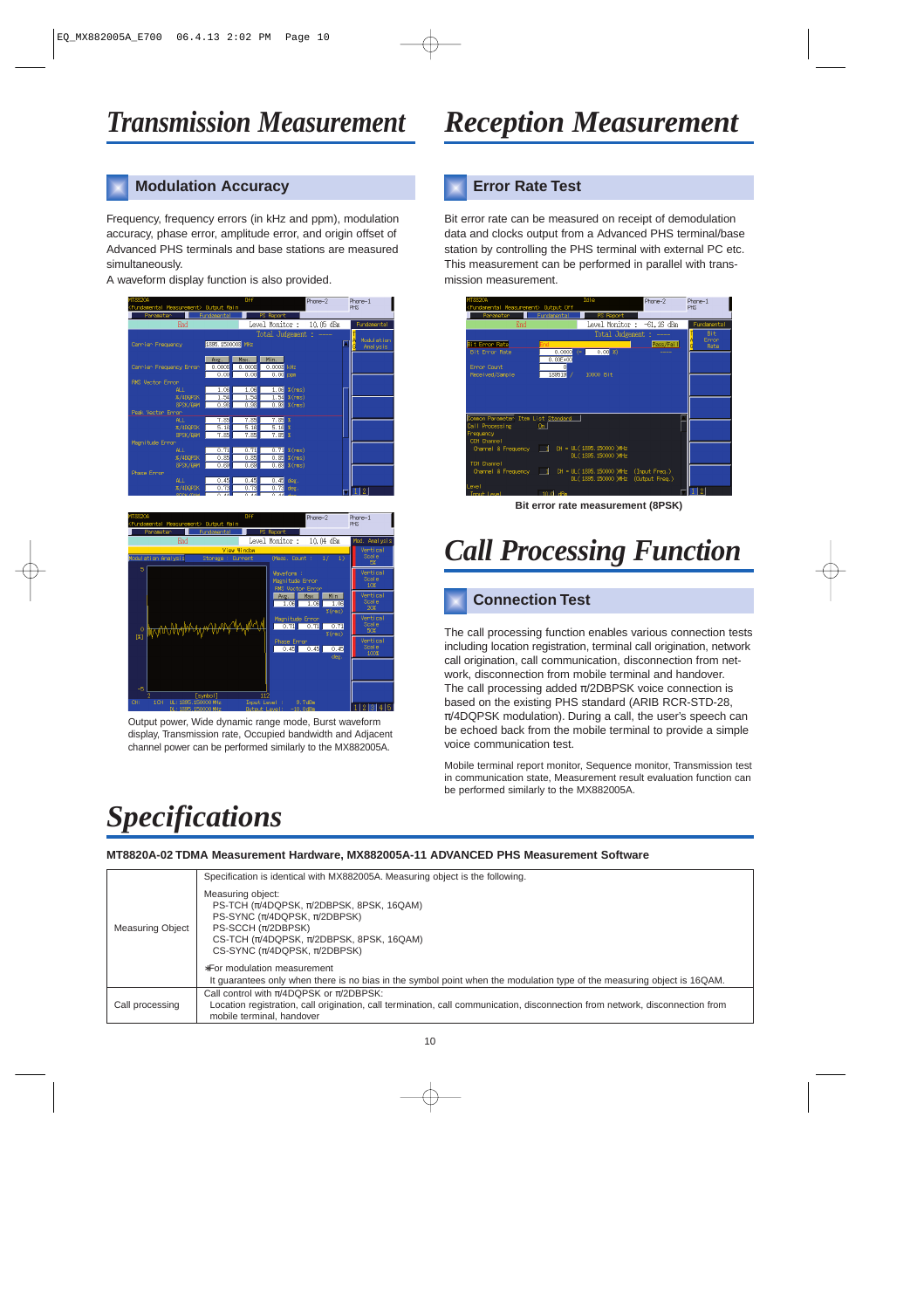Please specify the model/order number, name, and quantity when ordering.

| Model/Order No.                                                                                                                                                                         | Name                                                                                                                                                                                                                                                                                                                                                                                                                                                                                                                                                                                                                                                                                                                                                                            |  |
|-----------------------------------------------------------------------------------------------------------------------------------------------------------------------------------------|---------------------------------------------------------------------------------------------------------------------------------------------------------------------------------------------------------------------------------------------------------------------------------------------------------------------------------------------------------------------------------------------------------------------------------------------------------------------------------------------------------------------------------------------------------------------------------------------------------------------------------------------------------------------------------------------------------------------------------------------------------------------------------|--|
| MT8820A                                                                                                                                                                                 | <b>Main frame</b><br>Radio Communication Analyzer                                                                                                                                                                                                                                                                                                                                                                                                                                                                                                                                                                                                                                                                                                                               |  |
| HB28B064C8H<br>CA68ADP<br><b>W2458AE</b>                                                                                                                                                | <b>Standard accessories</b><br>Power cord, 2.6 m<br>: 1pc<br>CF card (64 MB)<br>: $1~pc$<br>PC card adapter<br>: 1 pc<br>MT8820A/MT8815A operation manual (CD-ROM)<br>$: 1$ copy                                                                                                                                                                                                                                                                                                                                                                                                                                                                                                                                                                                                |  |
| MT8820A-01<br>MT8820A-02<br>MT8820A-03<br>MT8820A-04<br>MT8820A-11<br>MT8820A-12<br>MT8820A-21<br>MT8820A-22<br>MT8820A-23<br>MT8820A-24<br>MT8820A-31<br>MT8820A-32                    | <b>Options</b><br>W-CDMA Measurement Hardware<br><b>TDMA Measurement Hardware</b><br><b>CDMA2000 Measurement Hardware</b><br>1xEV-DO Measurement Hardware<br><b>Audio Board</b><br>Parallel Phone Measurement Hardware<br>W-CDMA Measurement Hardware retrofit<br>TDMA Measurement Hardware retrofit<br>CDMA2000 Measurement Hardware retrofit<br>1xEV-DO Measurement Hardware retrofit<br>Audio Board retrofit<br>Parallel Phone Measurement Hardware retrofit                                                                                                                                                                                                                                                                                                                 |  |
| MX882000B                                                                                                                                                                               | <b>Softwares</b><br>W-CDMA Measurement Software<br>(requires MT8820A-01 and MX88205xA)                                                                                                                                                                                                                                                                                                                                                                                                                                                                                                                                                                                                                                                                                          |  |
| MX882000B-01                                                                                                                                                                            | <b>W-CDMA Voice Codec</b><br>(requires MT8820A-11 and MX882000B)                                                                                                                                                                                                                                                                                                                                                                                                                                                                                                                                                                                                                                                                                                                |  |
| MX882000B-11                                                                                                                                                                            | <b>HSDPA Measurement Software</b><br>(requires MT8820A-01, MX882000B and MX882050A)                                                                                                                                                                                                                                                                                                                                                                                                                                                                                                                                                                                                                                                                                             |  |
| MX882001A<br>MX882001A-01<br>MX882001A-02<br>MX882001A-11<br>MX882002A<br>MX882002A-02<br>MX882003A<br>MX882003A-02<br>MX882004A<br>MX882005A<br>MX882005A-11<br>MX882010A<br>MX882022A | GSM Measurement Software (requires MT8820A-02)<br>GSM Voice Codec (requires MT8820A-11 and MX882001A)<br>GSM External Packet Data (requires MX882001A)<br>EGPRS Measurement Software (requires MX882001A)<br>CDMA2000 Measurement Software (requires MT8820A-03)<br>CDMA2000 External Packet Data (requires MX882002A)<br>1xEV-DO Measurement Software<br>(requires MT8820A-03, MT8820A-04 and MX882002A)<br>1xEV-DO External Packet Data (requires MX882003A)<br>PDC Measurement Software (requires MT8820A-02)<br>PHS Measurement Software (requires MT8820A-02)<br>ADVANCED PHS Measurement Software (requires MX882005A)<br>Parallel Phone Measurement Software*1<br>[requires MT8820A-12, the two same measurement hardware<br>(2 board/set) and one measurement software] |  |
| MX882050A                                                                                                                                                                               | <b>CDMA2000 Wireless Application Test Software</b><br>(requires MT8820A-03)<br>W-CDMA Call Processing Software*2                                                                                                                                                                                                                                                                                                                                                                                                                                                                                                                                                                                                                                                                |  |
| MX882050A-02<br>MX882050A-03<br>MX882050A-09<br>MX882050A-11<br>MX882070A<br>MX882051A<br>MX882051A-02<br>MX882051A-03<br>MX882071A                                                     | (requires MX882000B)<br>W-CDMA External Packet Data*2, *3 (requires MX882050A)<br>W-CDMA Video Phone Test* <sup>2</sup> (requires MX882050A)<br>W-CDMA Band IX <sup>*2</sup> (requires MX882050A)<br>HSDPA External Packet Data* <sup>2</sup> (requires MX882000B-11)<br>W-CDMA Ciphering Software*2 (requires MX882050A)<br>W-CDMA Call Processing Software <sup>*2</sup> (requires MX882000B)<br>W-CDMA External Packet Data*2 (requires MX882051A)<br>W-CDMA Video Phone Test <sup>*2</sup> (requires MX882051A)<br>W-CDMA Ciphering Software* <sup>2</sup> (requires MX882051A)                                                                                                                                                                                             |  |

| Name                                                                                                                                                                                                                                                                                                                                                                                                                                                                                                                                                                                                                                                                                                                                                                 |
|----------------------------------------------------------------------------------------------------------------------------------------------------------------------------------------------------------------------------------------------------------------------------------------------------------------------------------------------------------------------------------------------------------------------------------------------------------------------------------------------------------------------------------------------------------------------------------------------------------------------------------------------------------------------------------------------------------------------------------------------------------------------|
| MX882000B operation manual*4 (attached to MX882000B)<br>MX882001A operation manual*4 (attached to MX882001A)<br>MX882002A operation manual*4 (attached to MX882002A)<br>MX882003A operation manual*4 (attached to MX882003A)<br>MX882004A operation manual*4 (attached to MX882004A)<br>MX882005A operation manual <sup>*4</sup> (attached to MX882005A)<br>MX882022A operation manual*4 (attached to MX882022A)<br>MX88205xA operation manual*4 (attached to MX88205xA)<br>MX88207xA operation manual*4 (attached to MX88207xA)                                                                                                                                                                                                                                     |
| Warranty<br>Extended three year warranty service<br>Extended five year warranty service                                                                                                                                                                                                                                                                                                                                                                                                                                                                                                                                                                                                                                                                              |
| <b>Application parts</b><br>TEST USIM001*5<br>W-CDMA/GSM Test USIM<br>Handset<br>CDMA2000 cable [D-sub (15 pin, P-type) · D-sub (15 pin,<br>P-type), used in combination with J1267 (sold separately)]                                                                                                                                                                                                                                                                                                                                                                                                                                                                                                                                                               |
| CDMA2000 cross cable [D-sub (9 pin, P-type) · D-sub (9 pin,<br>P-type), reverse cable, used in combination with J1249<br>(sold separately)]                                                                                                                                                                                                                                                                                                                                                                                                                                                                                                                                                                                                                          |
| Coaxial cord (N-P · 5D-2W · N-P), 1 m<br>Coaxial cord (N-P · 5D-2W · N-P), 2 m<br>Coaxial cord (BNC-P · RG58A/U · BNC-P), 1 m<br>Coaxial cord (BNC-P · RG58A/U · BNC-P), 0.5 m<br>GPIB cable, 1 m<br>GPIB cable, 2 m                                                                                                                                                                                                                                                                                                                                                                                                                                                                                                                                                 |
| I/O Adapter (for call processing I/O)<br>Joint plate (4 pcs/set)<br>Rack mount kit                                                                                                                                                                                                                                                                                                                                                                                                                                                                                                                                                                                                                                                                                   |
| Carrying case (hard type, with protective cover and casters)<br>Carrying case (hard type, with protective cover, without casters)<br>MT8820A operation manual (booklet)<br>MX882000B operation manual (booklet)<br>MX882001A operation manual (booklet)<br>MX882002A operation manual panel operation (booklet)<br>MX882002A operation manual remote control (booklet)<br>MX882003A operation manual panel operation (booklet)<br>MX882003A operation manual remote control (booklet)<br>MX882004A operation manual (booklet)<br>MX882005A operation manual (booklet)<br>MX882022A operation manual panel operation (booklet)<br>MX882022A operation manual remote control (booklet)<br>MX88205xA operation manual (booklet)<br>MX88207xA operation manual (booklet) |
|                                                                                                                                                                                                                                                                                                                                                                                                                                                                                                                                                                                                                                                                                                                                                                      |

∗1: The Measurement Hardwares applied to Parallel Phone Measurement are MT8820A-01, MT8820A-02, MT8820A-03, MT8820A-04. And these hardwares can be implemented all together.

∗2: For terminal connectivity, contact your Anritsu sales representative.

∗3: MX882050A preinstalls the integrity protection function.

∗4: Supplied by CD-ROM

∗5: This Test USIM can be worked on only W-CDMA mode. When the connection of GSM is necessary, P0027 can be applied.

• ParallelphoneTM is a registered trademark of Anritsu Corporation.

• CF<sup>®</sup> card is a registered trademark of SanDisk Corporation in the United States and is licensed to CFA (Compact Flash Association).